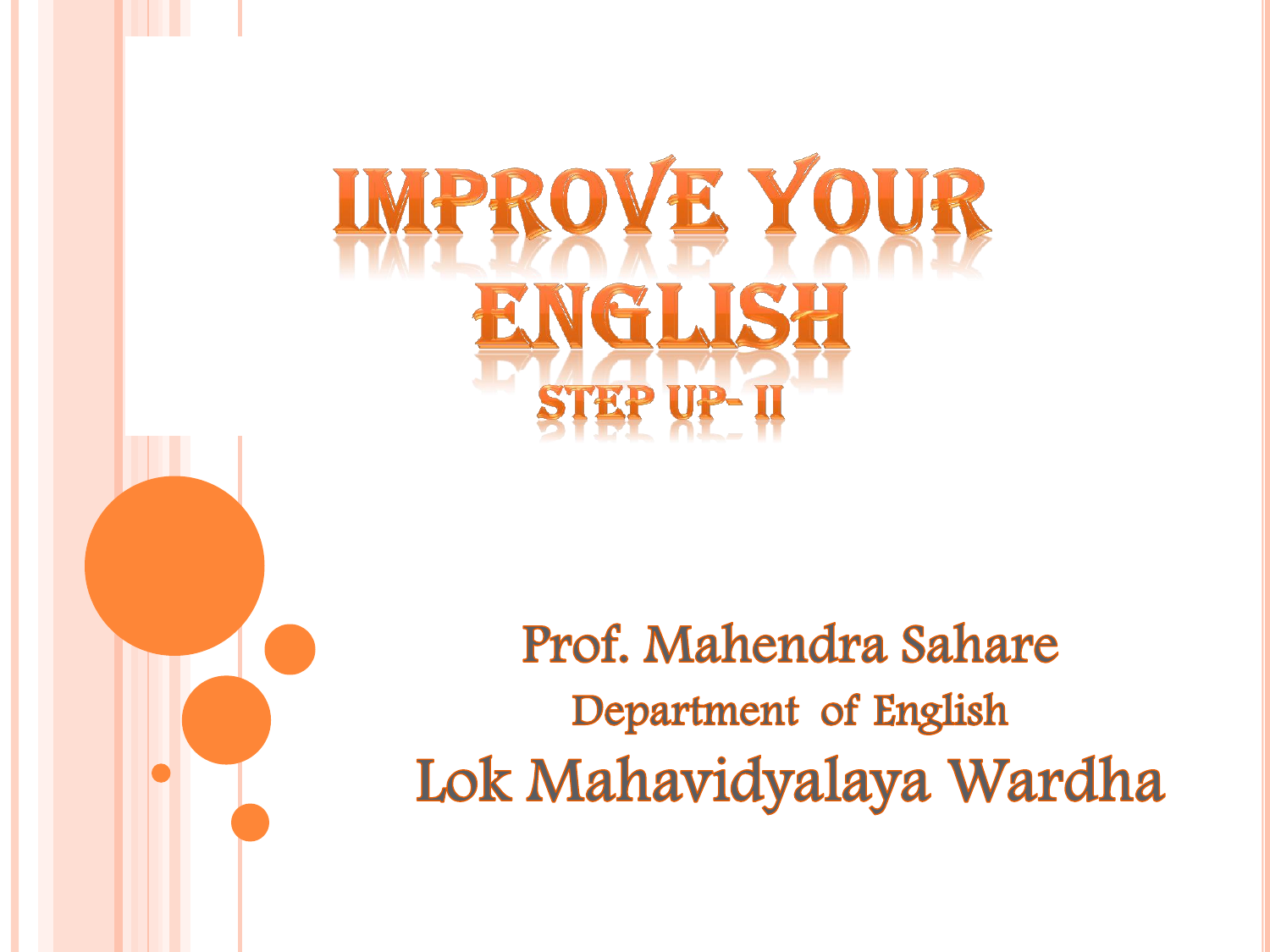| <b>Greeting</b>                                                                             | <b>Response</b>                      |
|---------------------------------------------------------------------------------------------|--------------------------------------|
| Hi, hey, hello, Good<br>morning/afternoon/evening /afternoon/evening                        | Hi, hey, hello, good morning         |
| How are you? / How are<br>things? / How are you doing<br>$\boldsymbol{\gamma}$              | Good / great / fantastic /<br>thanks |
| <b>Bye</b> / See you / See you soon<br>/ See you later / Catch you<br>later / Keep in touch | Bye / see you / keep in touch.       |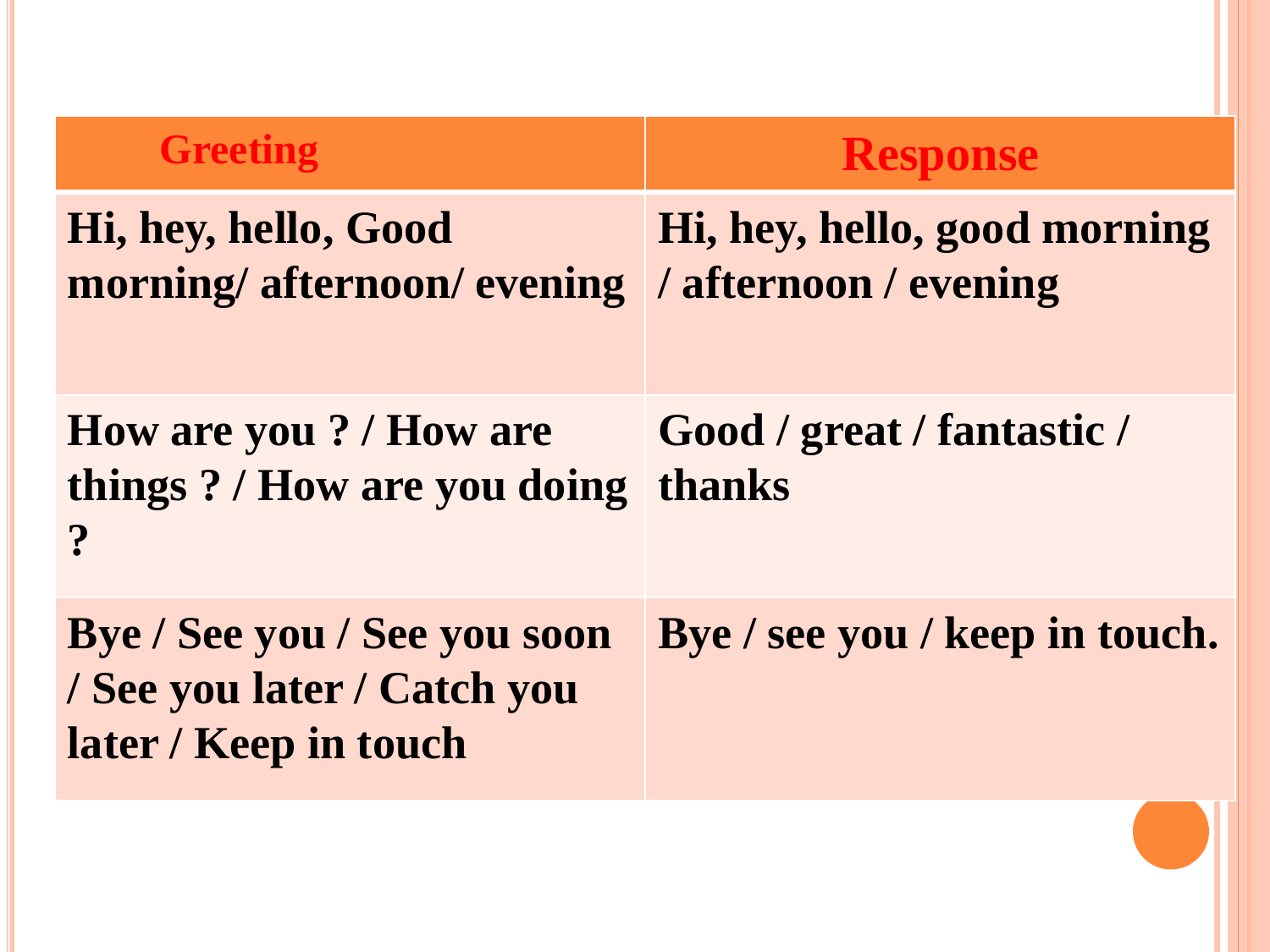#### FORMAL GREETINGS

| <b>Greeting</b>                                        | <b>Response</b>                                                                               |
|--------------------------------------------------------|-----------------------------------------------------------------------------------------------|
| afternoon/ Good evening                                | Hello/ Good morning/ Good Hello/ Good morning/ Good<br>afternoon/ Good evening                |
| How do you do?                                         | How do you do?                                                                                |
| How are you?                                           | Very well, thank you / How are<br>you?                                                        |
| Ok, see you later / Have a good Have a good day<br>day |                                                                                               |
| meeting you/ Glad to meet you                          | Pleased to meet you / Nice Pleased to meet you / Nice<br>meeting you too/ Glad to meet<br>you |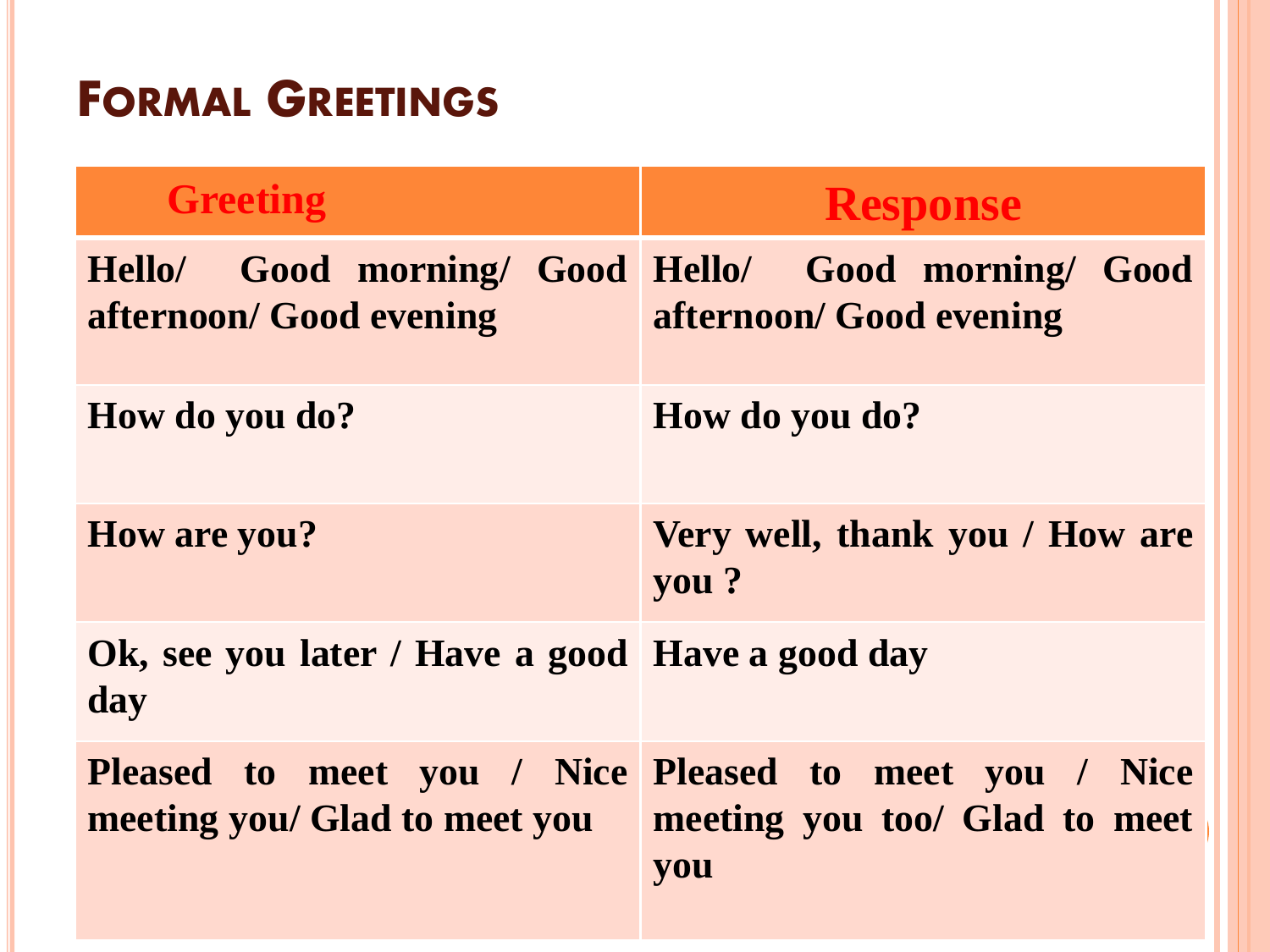REMEMBER SOME POINTS TO CREATE THE RIGHT IMPACT WHILE

#### **GREETING**

- **Maintain the eye contact. Do not gaze continuously. Maintain your gaze at a point bet'n the eyebrows.**
- **Extend the firm handshake. Do not crush or hold hand for too long. Don't withdraw your hand too soon. You should offer whole palm.**
- **Use your normal voice while greeting.**
- **Remember names and use the correct name with appropriate titles.**
- **Maintain the appropriate physical distance while greeting. Do not encroach on the personal space of the person you are greeting.**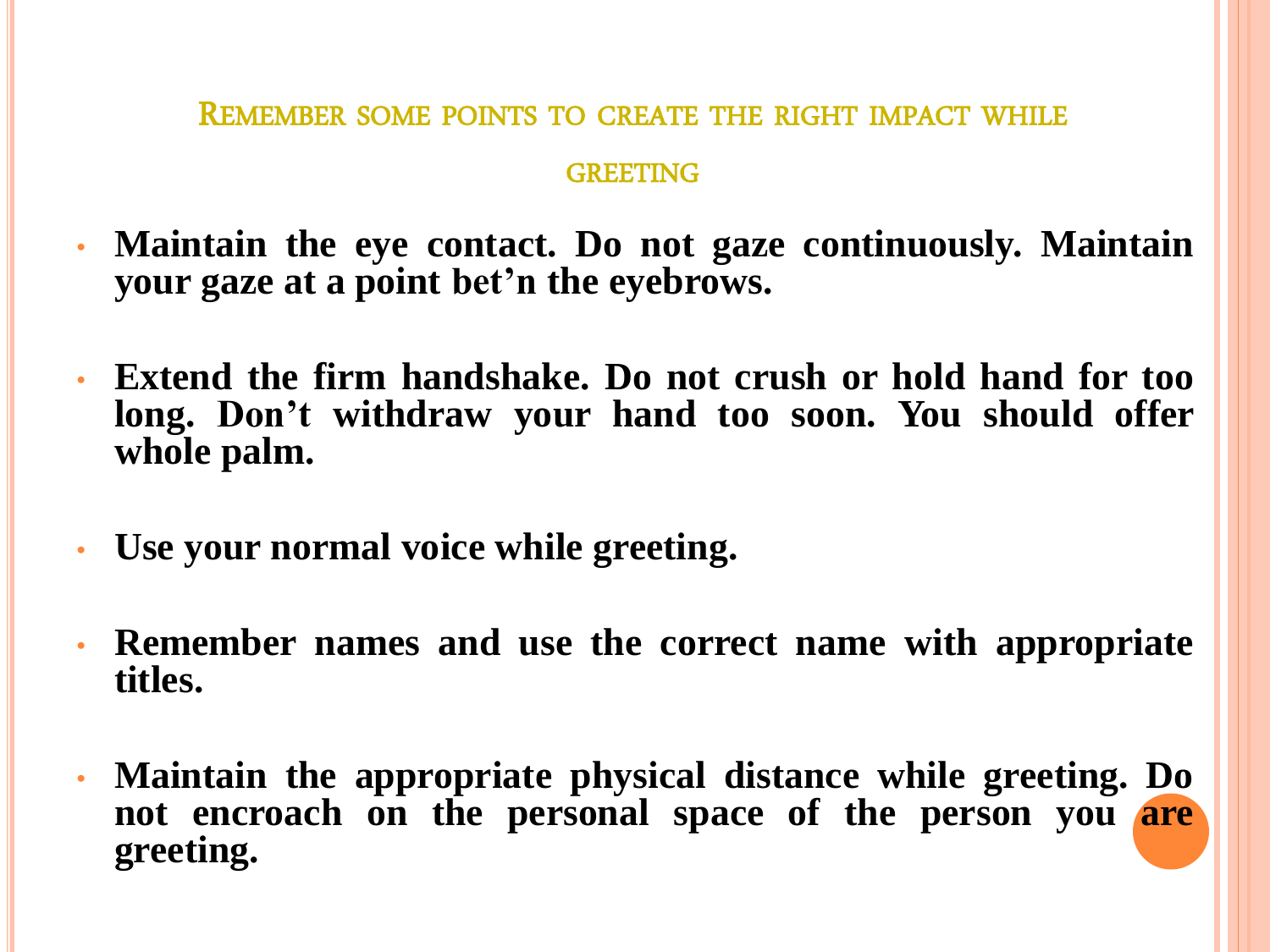#### **GIVING THE PERSONAL INFORMATION**

| 1. First Greet with warm smile.<br>Then introduce yourself.                                                                 |
|-----------------------------------------------------------------------------------------------------------------------------|
|                                                                                                                             |
| 2. Keep in mind the audience,<br>because you have to decide what<br>information about is relevant at<br>that point of time. |
| For example:<br>• Good morning, I am Sadhana<br>Awasti.<br>• Good morning, Ms. Awasti. I am<br>Aniruddha.                   |
|                                                                                                                             |

• **You can then begin talking about yourself and take conversation forward.** 

• **Try not to talk too much about yourself. You might give the**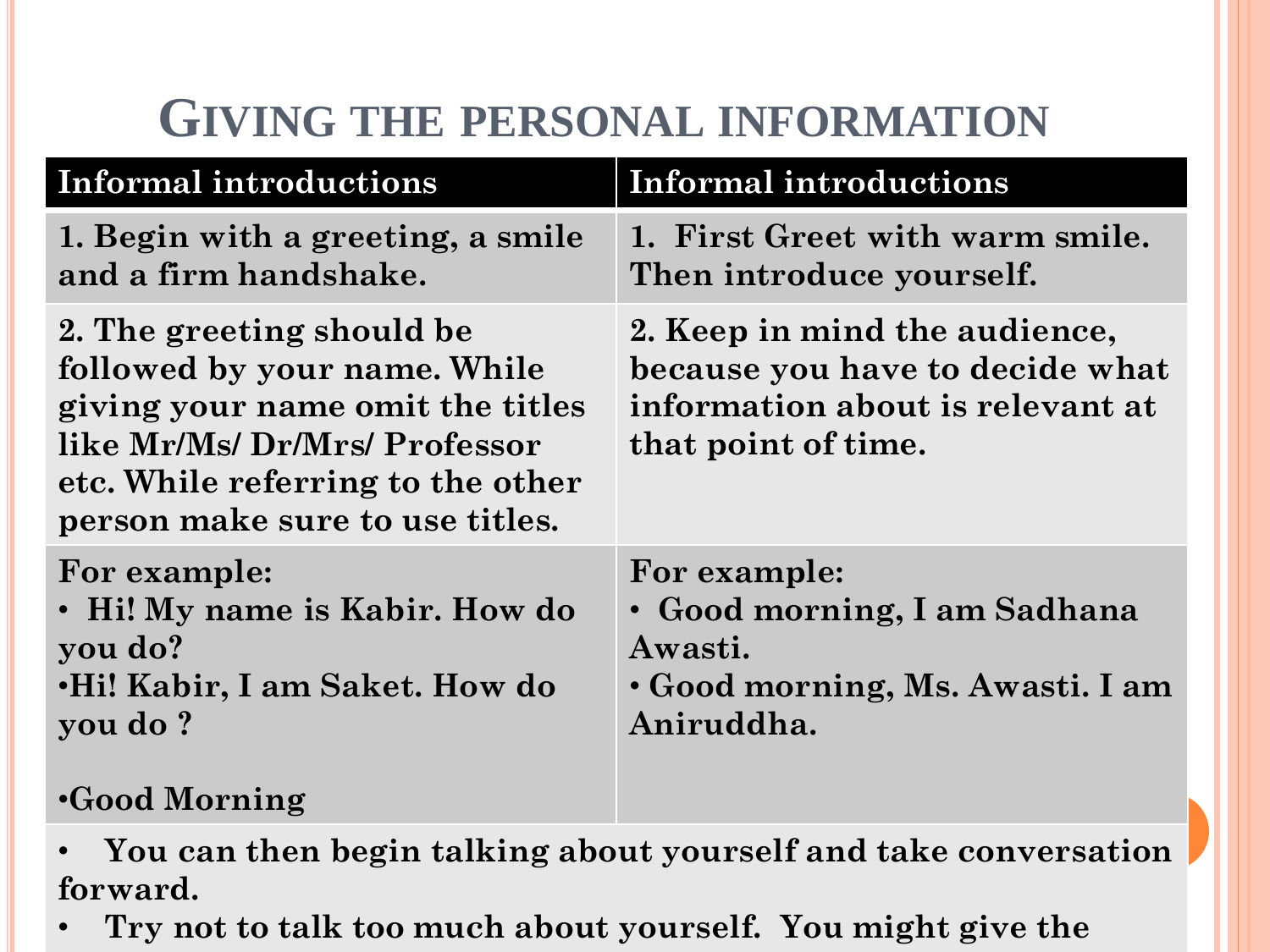### INVITING, ACCEPTING AND REFUSING AN INVITATION

- Commonly used phrases to invite people:
- We would / I would be delighted if you could join us for a birthday party today.
- May I /we invite you for a small get together at ..........?
- We / I would love to have you over for dinner tomorrow.
- We / I would be pleased if you could join us in celebrating Ratan's victory.
- We'd be happy if you could judge the elocution competition at school.
- May we invite you to be the guest of honour at Republic Day celebrations at our college?
- Please join us for an evening of music and dance on .......
- How about coming home for dinner on .... ? (informal)
- Are you free to join us for Rohit's birthday on ..... ? (informal)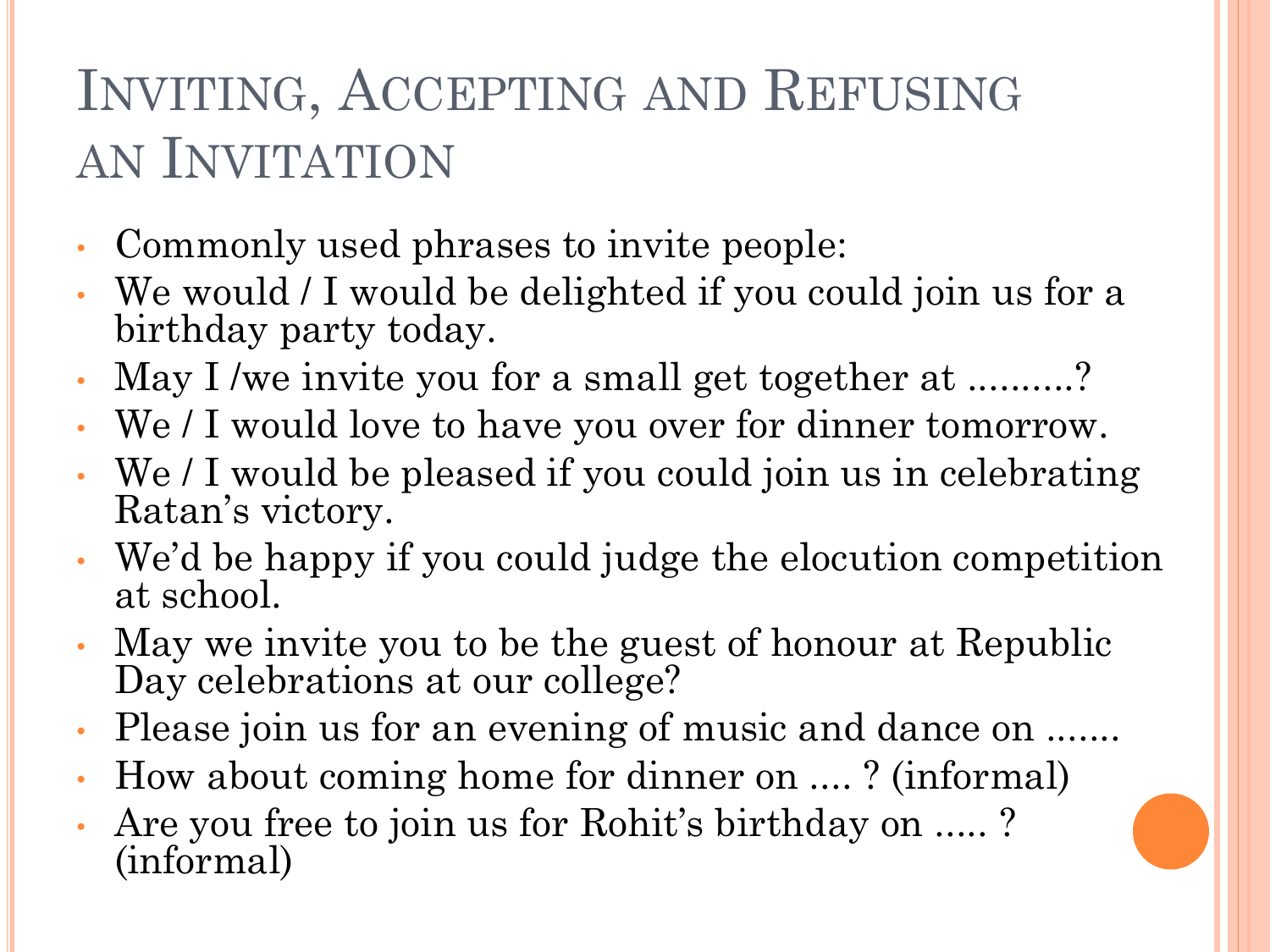#### ACCEPTING THE INVITATION

- Thank you. So nice of you ......
- It will be my pleasure to be there.
- I'll be happy to join you.
- I'm delighted that you want to include me in your celebrations.
- **o** I will be happy to be present there.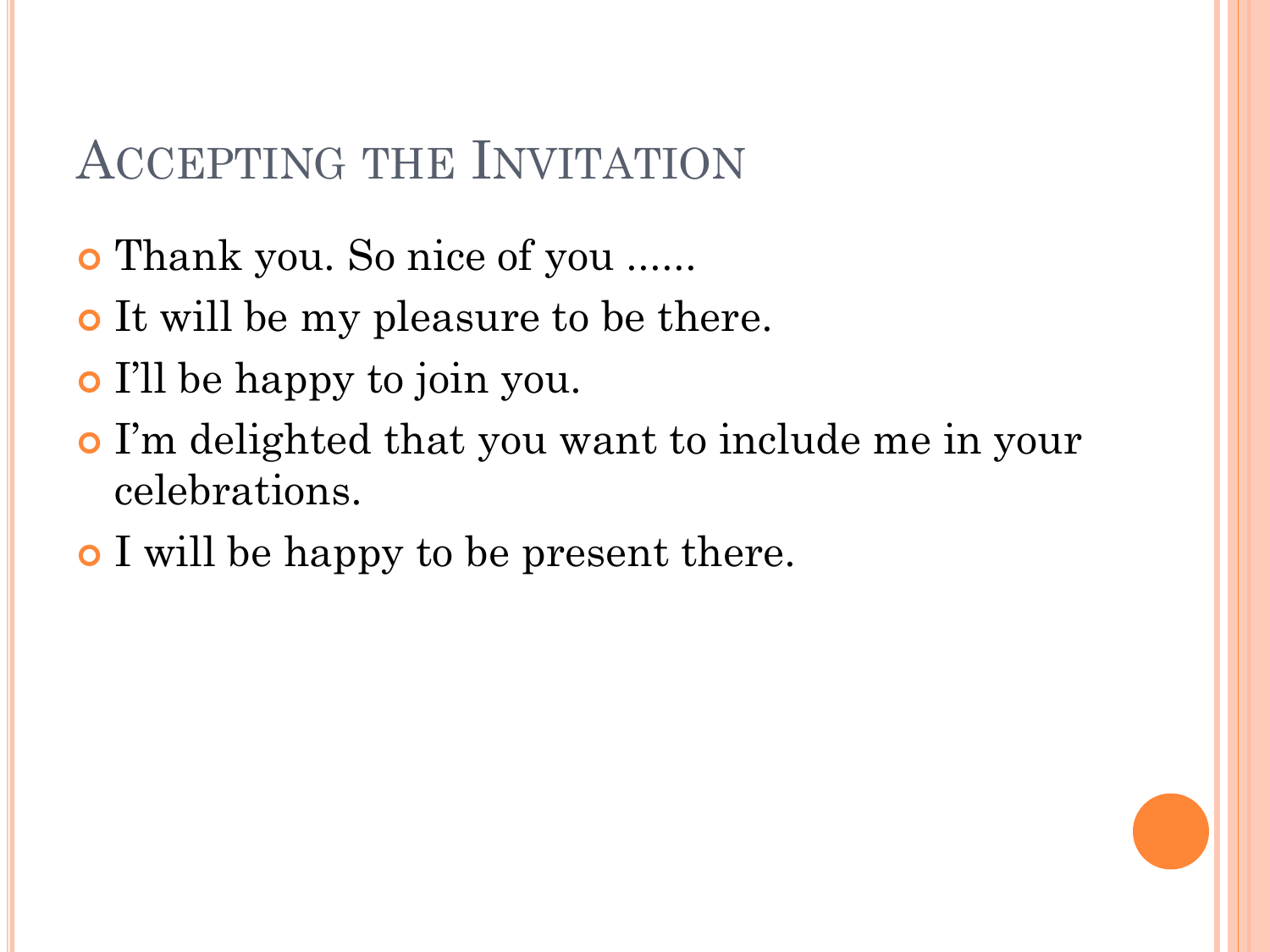#### DECLINING THE INVITATION

- I would love to, but I have a prior commitment.
- I'd really like to, but unfortunately I'm busy that day.
- I'm afraid I'm going to be out of town.
- I wish I could come, but sorry I don't think I'll be able to. Thanks for inviting me anyway.
- Sorry but I don't think I can make it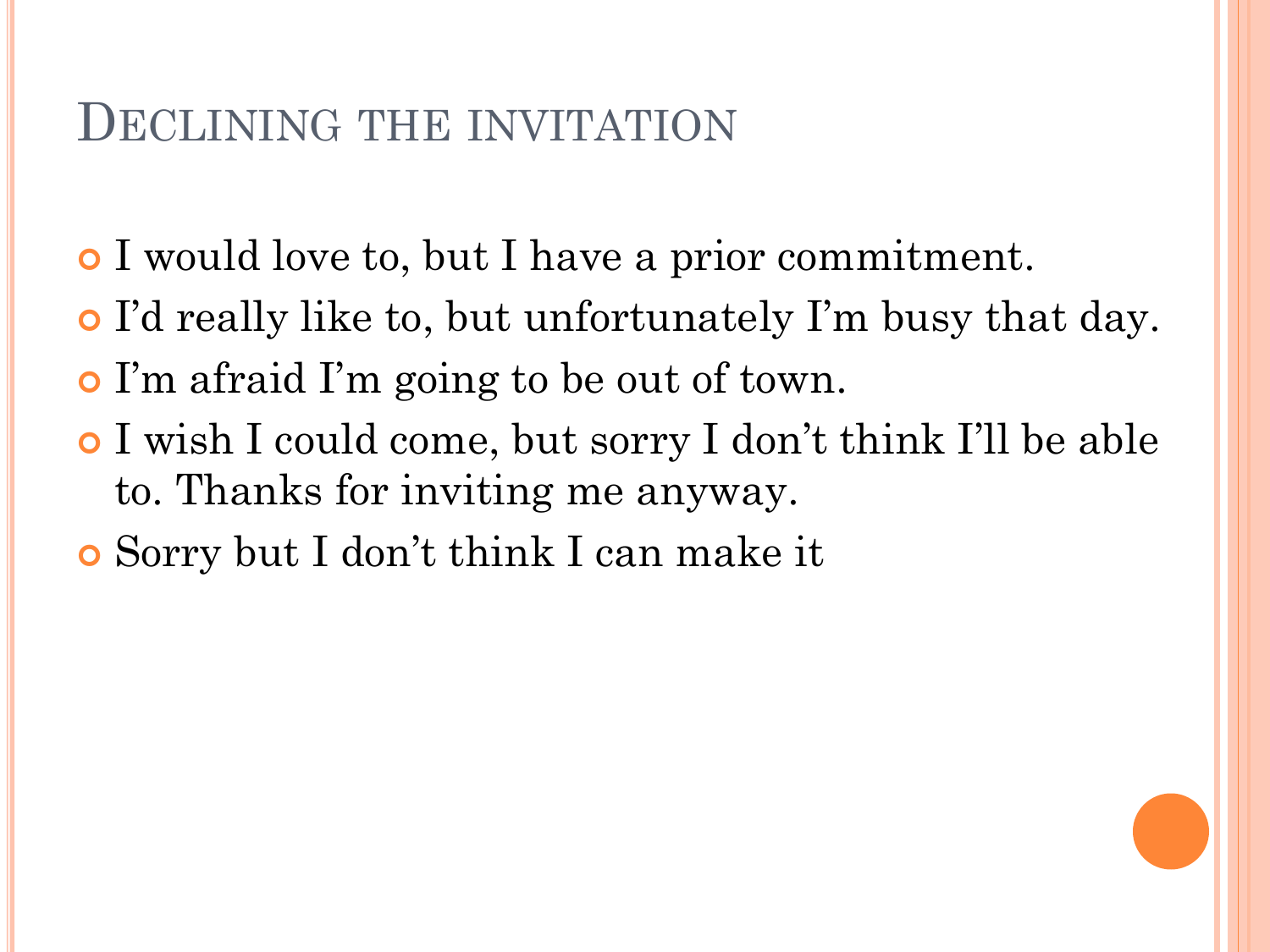#### APOLOGIZING AND RESPONDING

#### **Offering Apology Response** • **I am sorry.** • **Well I am really sorry. But I am hurt too.** • **I am really sorry I was rude to you. But you deserve it.** • **I am sorry that you took it the wrong way.** • **I am truly sorry for the pain I cause you.**

• **I am terribly sorry for what I said. Please forgive me.**

• **I am sorry I let you down. I assure you it won't happen again.** •**I am sorry I deeply regret my words**

- •**That's alright. I understand**
- **It's alright. I am sorry too.**
- **Never mind. Let us forget about it.**
- **That is okay. I appreciate you coming over to apologize.**
- **That's okay. Don't let it bother you.**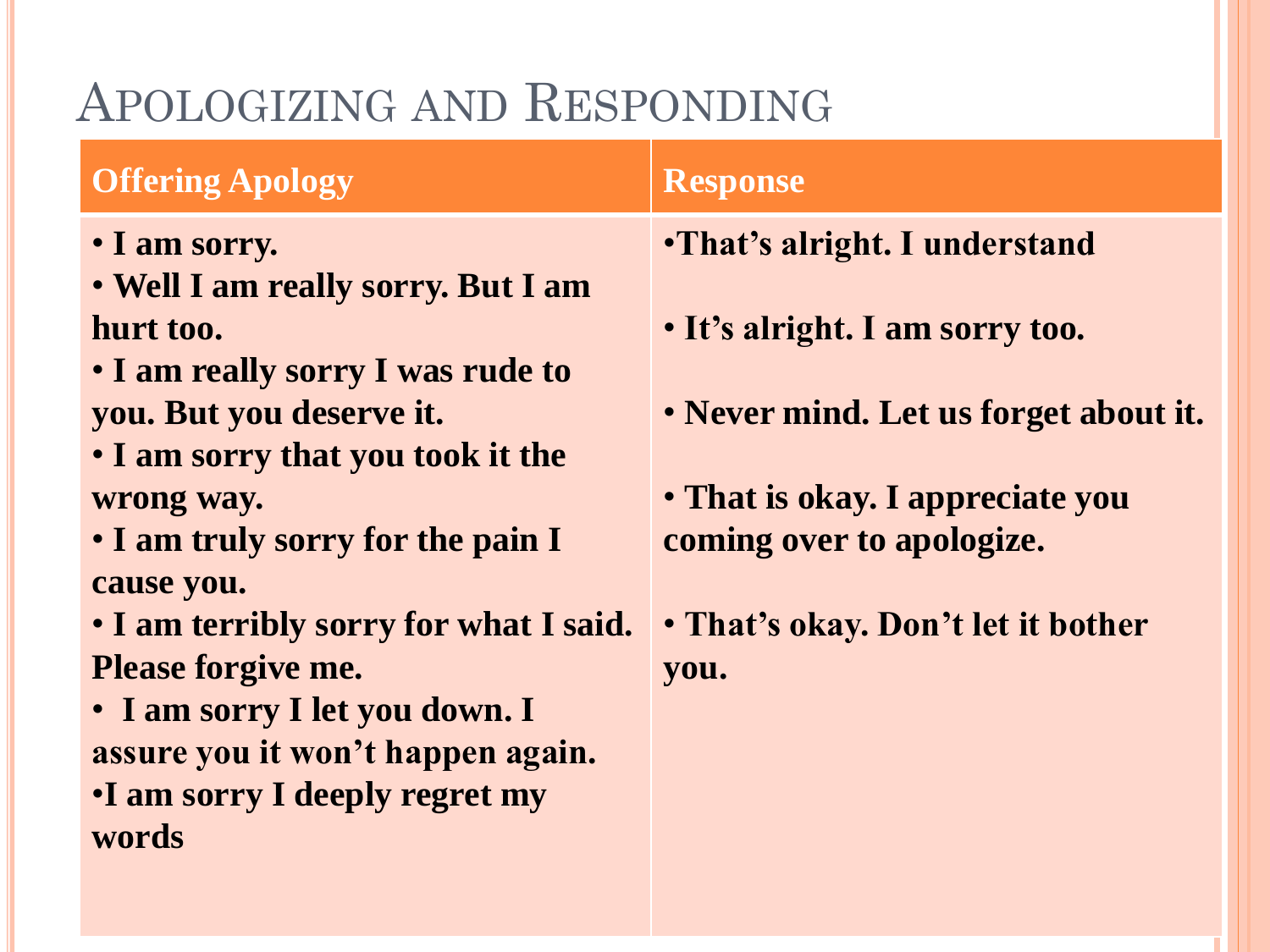#### CONGRATULATING AND RESPONSE

| <b>Congratulating</b>                                                 | <b>Response</b>                       |
|-----------------------------------------------------------------------|---------------------------------------|
| • Congratulations on you                                              | • Thank you so much. You have         |
| fabulous victory! You deserve                                         | always been a great support to        |
| every bit of it.                                                      | me.                                   |
| <b>•Congratulations on your</b>                                       | • Thank you very much. You've         |
| success! You have made us all                                         | been my inspiration.                  |
| proud. Keep up the good work                                          | • Thank you so much for your          |
| <b>Congratulation on your</b><br>promotion! I am so happy for<br>you. | kind words. They mean a lot to<br>me. |
| • Congratulation on the top of                                        | • I couldn't believe the news         |
| the class. Your hard work and                                         | myself. I am so excited. Thank        |
| dedication paid off.                                                  | you.                                  |
| <b>•Well done! You were always</b>                                    | <b>•Thank you very much.</b> I am     |
| destined to make it big.                                              | humbled by this honour.               |

•**Thank you. Its an honour.**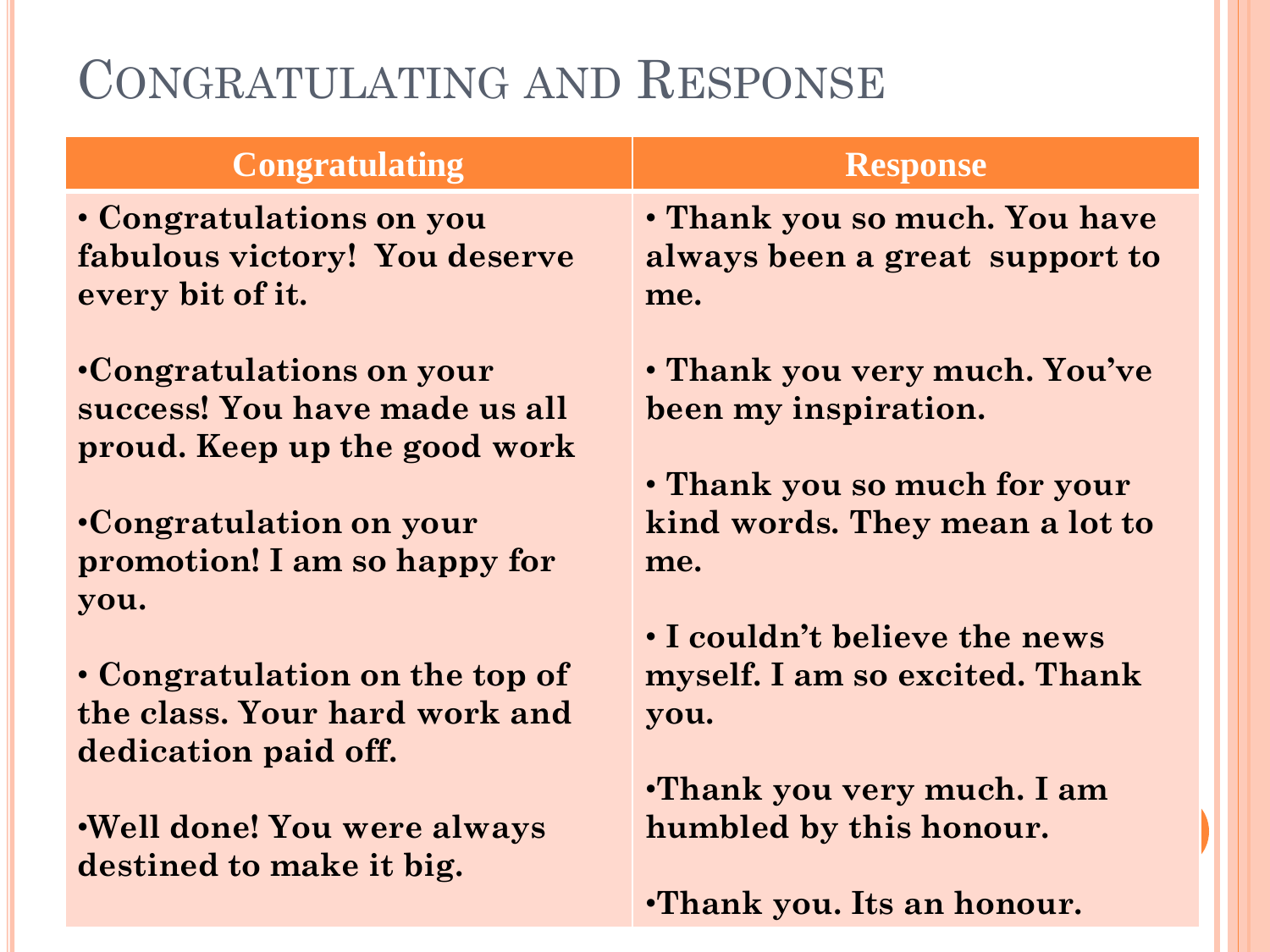## MODULE III

# **STUDY SKILLS**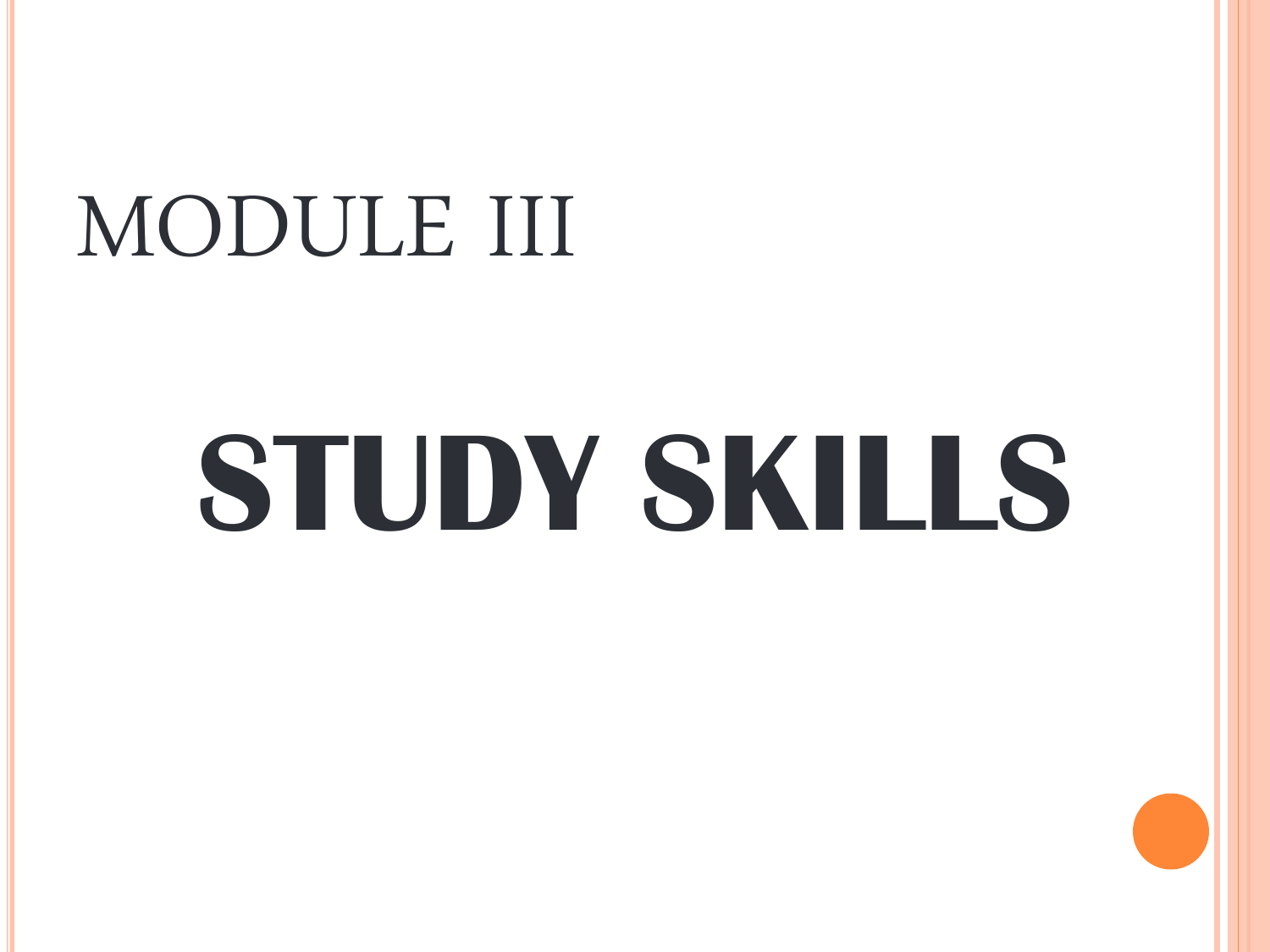#### DEVELOPING VOCABULARY

- **Loan Words**: English borrowed many words from different parts of the world.
- i.e. 1. **Jungle** Hindi 2. **Marmalade** Portugese
	- 3. **Kindergarten** German 4. **Ski** -- Norwegian
	- 5. **Macho** Spanish 6. **Algebra**  Arabic
	- 7. **Yoghurt** Turkish
	- 8. **graffitti, paparazzi, confetti, spaghetti, ghetto** Italian

9. **psychology, pneumonia, phenomenon, catastrophe** – Greek

- 10. **Yacht** Dutch
- 11. **Restaurant**  French

- 
-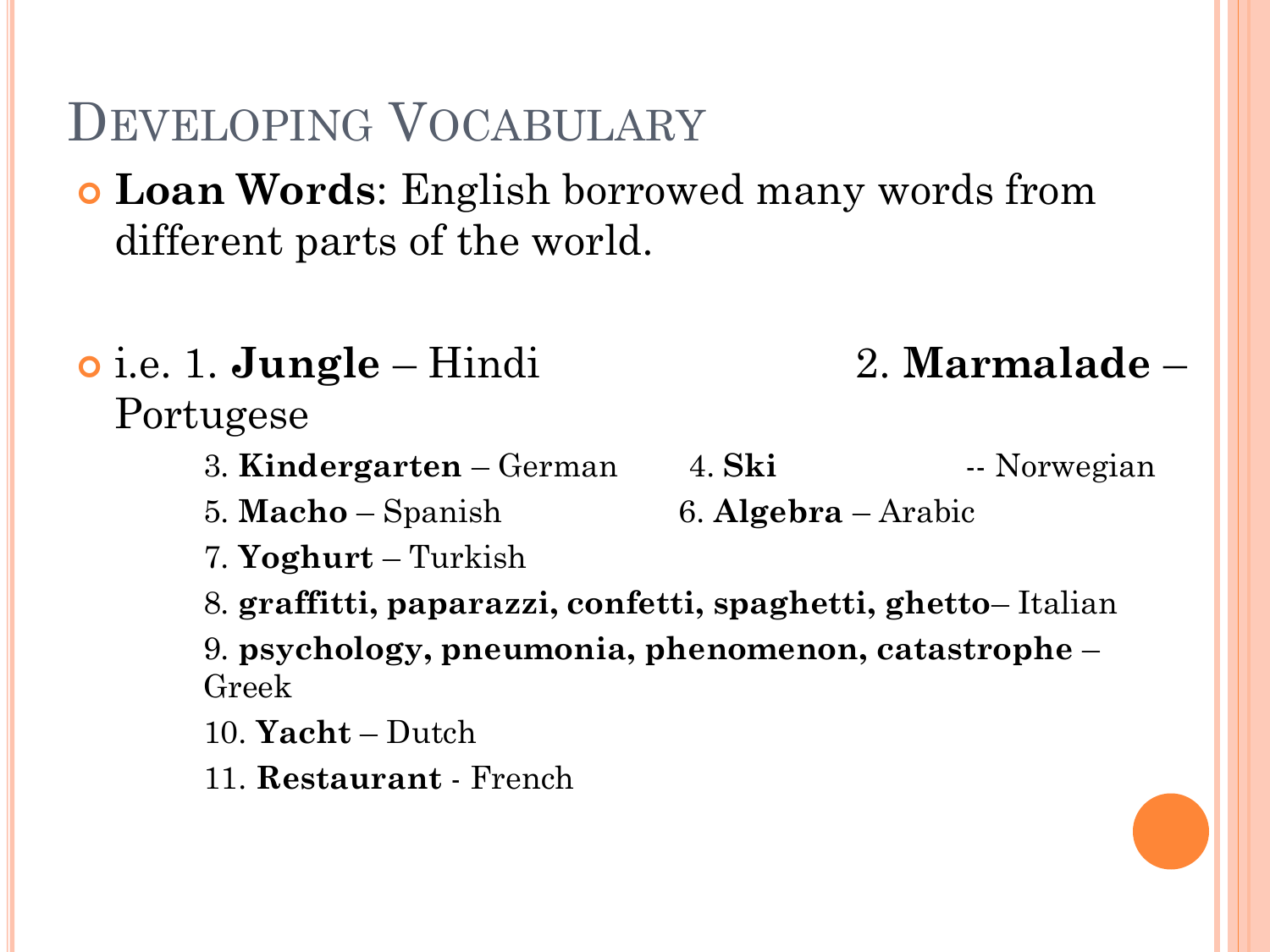#### **MATCH THE LOAN WORDS WITH THE COUNTRIES OF ORIGIN**

|                 | <b>Loan Words</b>          |              |              | <b>Countries of Origin</b> |
|-----------------|----------------------------|--------------|--------------|----------------------------|
| $\mathbf{1}$    | fjord                      | $\mathbf{i}$ | $\mathbf{A}$ | India                      |
| $\overline{2}$  | Drama                      | B            | B            | Greece                     |
| $3\overline{)}$ | Cuisine                    | $\bf J$      | $\mathbf C$  | Finland                    |
| $\overline{4}$  | Hamburger                  | E            | D            | Japan                      |
| $5\overline{)}$ | Cosmonaut                  | H            | E            | Germany                    |
| 6               | Soprano                    | $\mathbf G$  | F            | China                      |
| $\overline{7}$  | <b>Khakee</b>              | $\bf{A}$     | $\mathbf{G}$ | Italy                      |
| 8               | Karate                     | D            | H            | Russia                     |
| 9               | Sauna (dwelling in<br>Fin) | $\mathbf C$  | $\mathbf I$  | <b>Norway</b>              |
| 10              | Feng shui                  | F            | $\mathbf{J}$ | France                     |
| 11              | Siesta (mid-day rest)      | K            | $\mathbf K$  | Spain                      |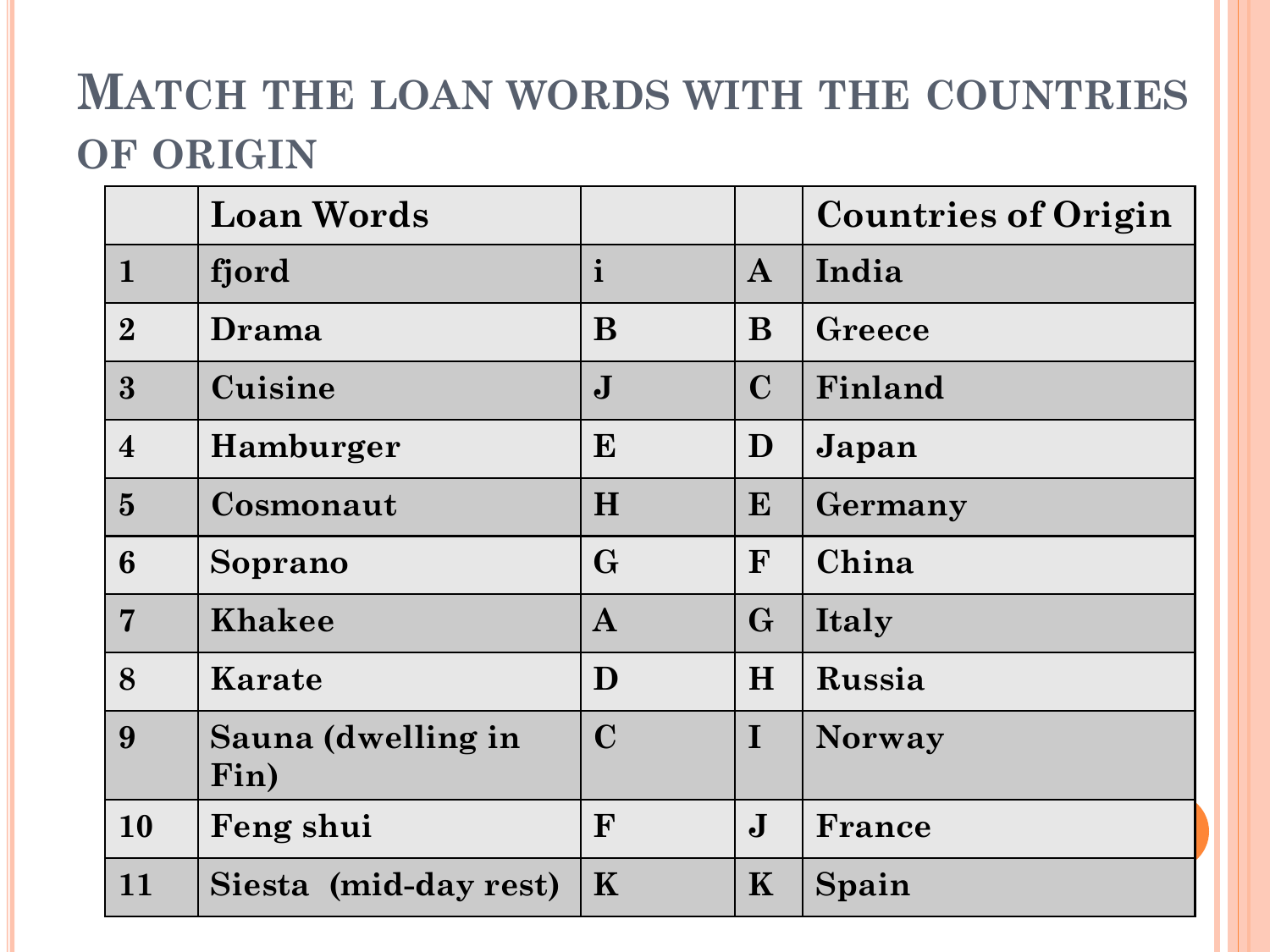#### **IDENTIFY THE LOAN WORDS FROM THE FOLLOWING SENTENCES AND MENTION THE COUNTRY OF THEIR ORIGIN**

- 1. He had a personal **vendetta** against the man:- a prolonged bitter quarrel with-- Latin
- 2. My aunt lives in a huge **bungalow**. :- Hindi- India
- 3. Let's go to the **café** at the corner:- French
- 4. I love having **muesli** for breakfast :- Swiss German
- 5. Sandra is an **amateur** artist : Latin French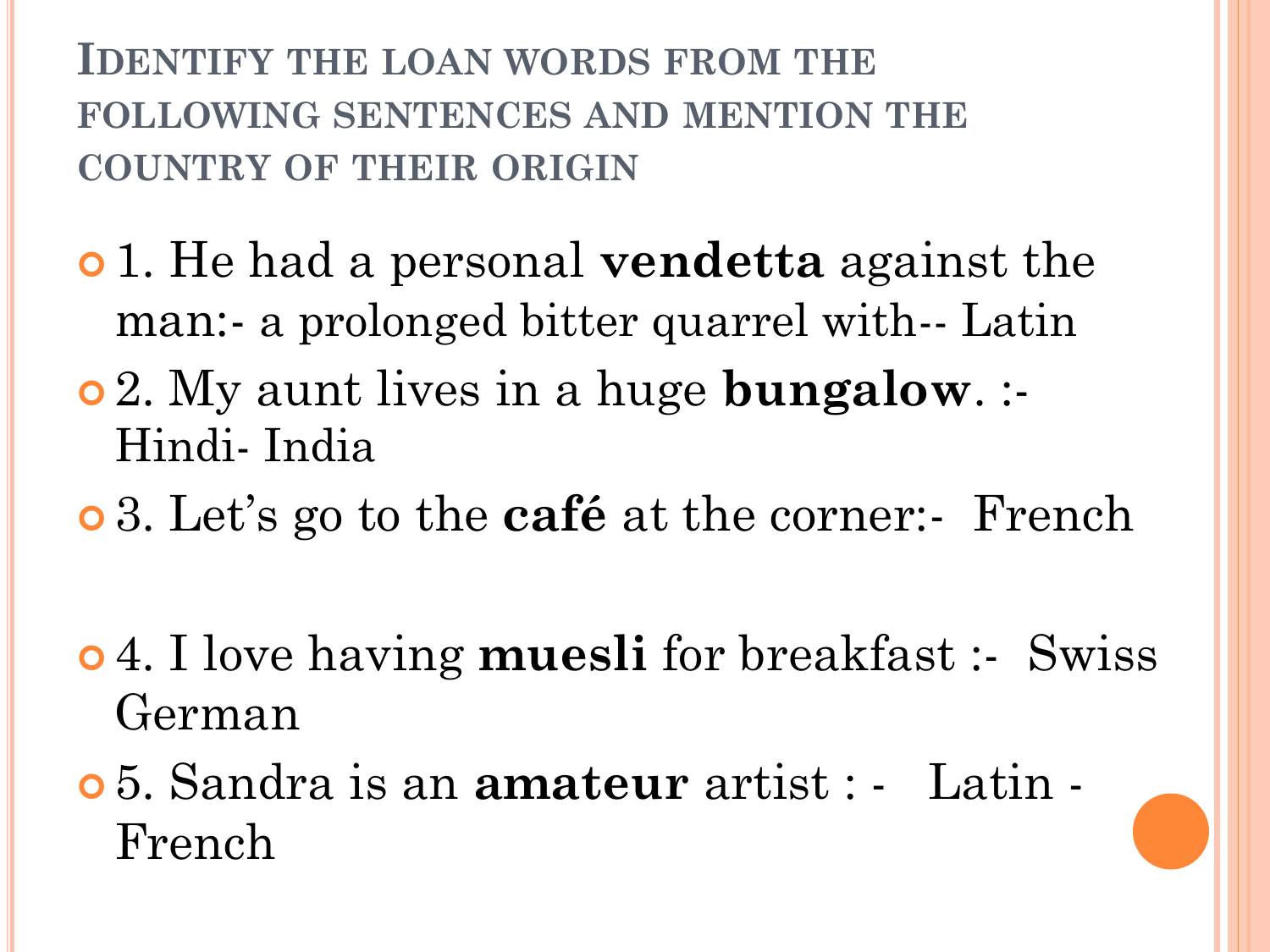#### **WRITE DOWN THE ENGLISH MEANING OF LATIN WORDS**

| <b>Latin words</b>               | <b>English meaning</b>                                                             |
|----------------------------------|------------------------------------------------------------------------------------|
| ante meridiem a.m.               | before midday                                                                      |
| exempli gratia<br>e.g.           | for the sake of example                                                            |
| post meridiem p.m.               | after midday                                                                       |
| post Scriptum PS                 | Written after.                                                                     |
| requiescat in pace<br><b>RIP</b> | <b>Rest in Peace, wishing eternal</b><br>rest and peace to someone who<br>has died |
| et cetera<br>etc.                | further, similar items are<br>included                                             |
| id est <i>i.e.</i>               | meaning in other words<br>or<br>that is.                                           |
| nata bene NB                     | observe carefully or take<br>special notice                                        |
| anno domini<br>AD                | in the year of the Lord                                                            |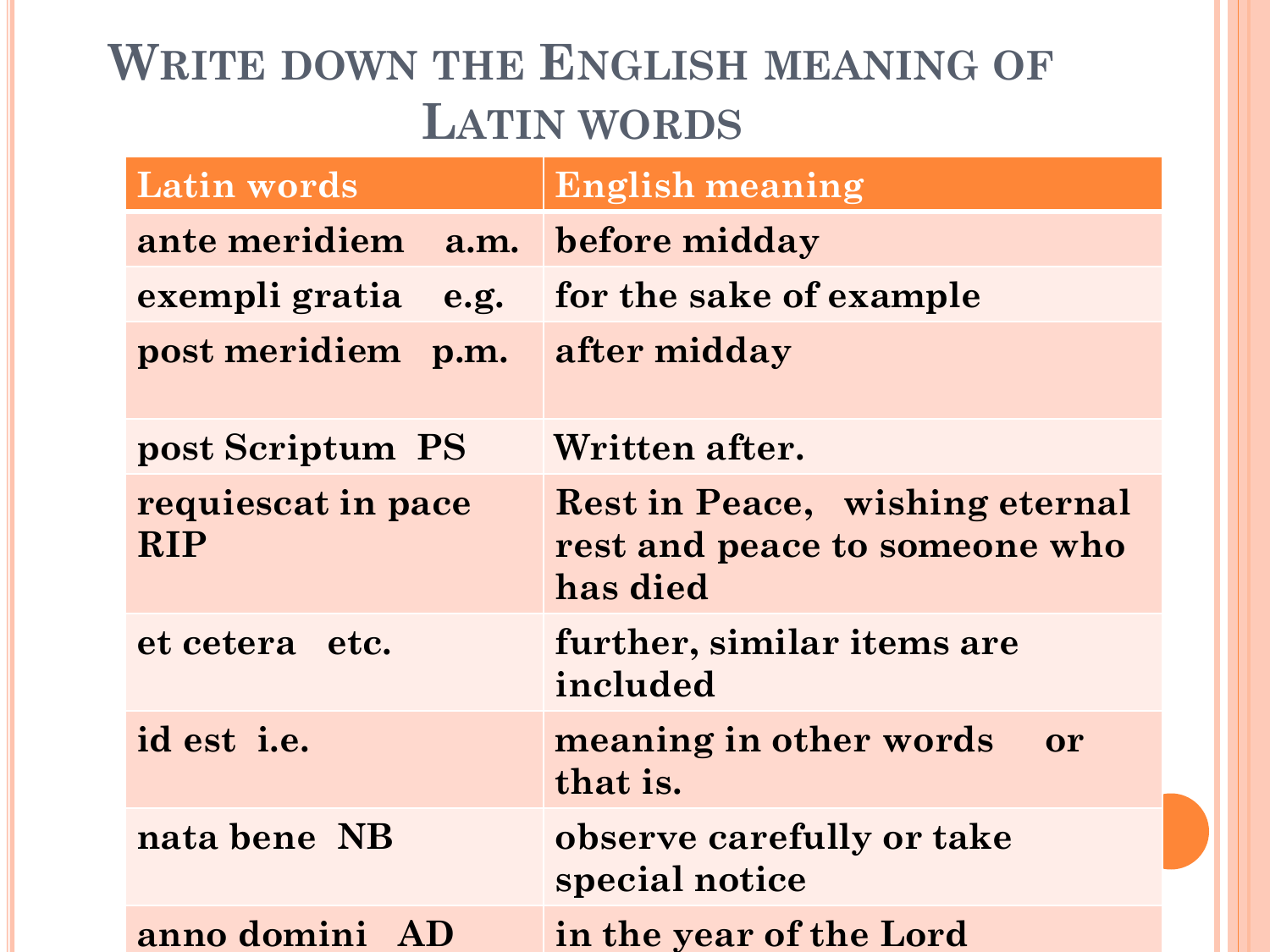#### NEGATIVE PREFIXES

| <b>Prefix</b> | Word                    | <b>Opposite word</b>        |
|---------------|-------------------------|-----------------------------|
| Dis-          | <b>Satisfied</b>        | <b>Dissatisfied</b>         |
| $Dis$ --      | Appointed               | <b>Disappointed</b>         |
| $II-$         | Literate                | <b>Illiterate</b>           |
| $II-$         | Logical                 | Illogical                   |
| $Un-$         | Natural,<br>necessary   | Unnatural,<br>unnecessary   |
| $Im-$         | Moral, possible         | Immoral, impossible         |
| $In-$         | Numerable,<br>accurate  | Innumerable,<br>inaccurate  |
| $Mis-$        | Spell, place            | Misspell, misplace          |
| Mis-          | Understanding,<br>use   | Misunderstanding,<br>misuse |
| $Ir-$         | Resistible,<br>rational | Irresistible,<br>irrational |
| $Dis-$        | Appear,<br>organised    | Disappear,<br>disorganised  |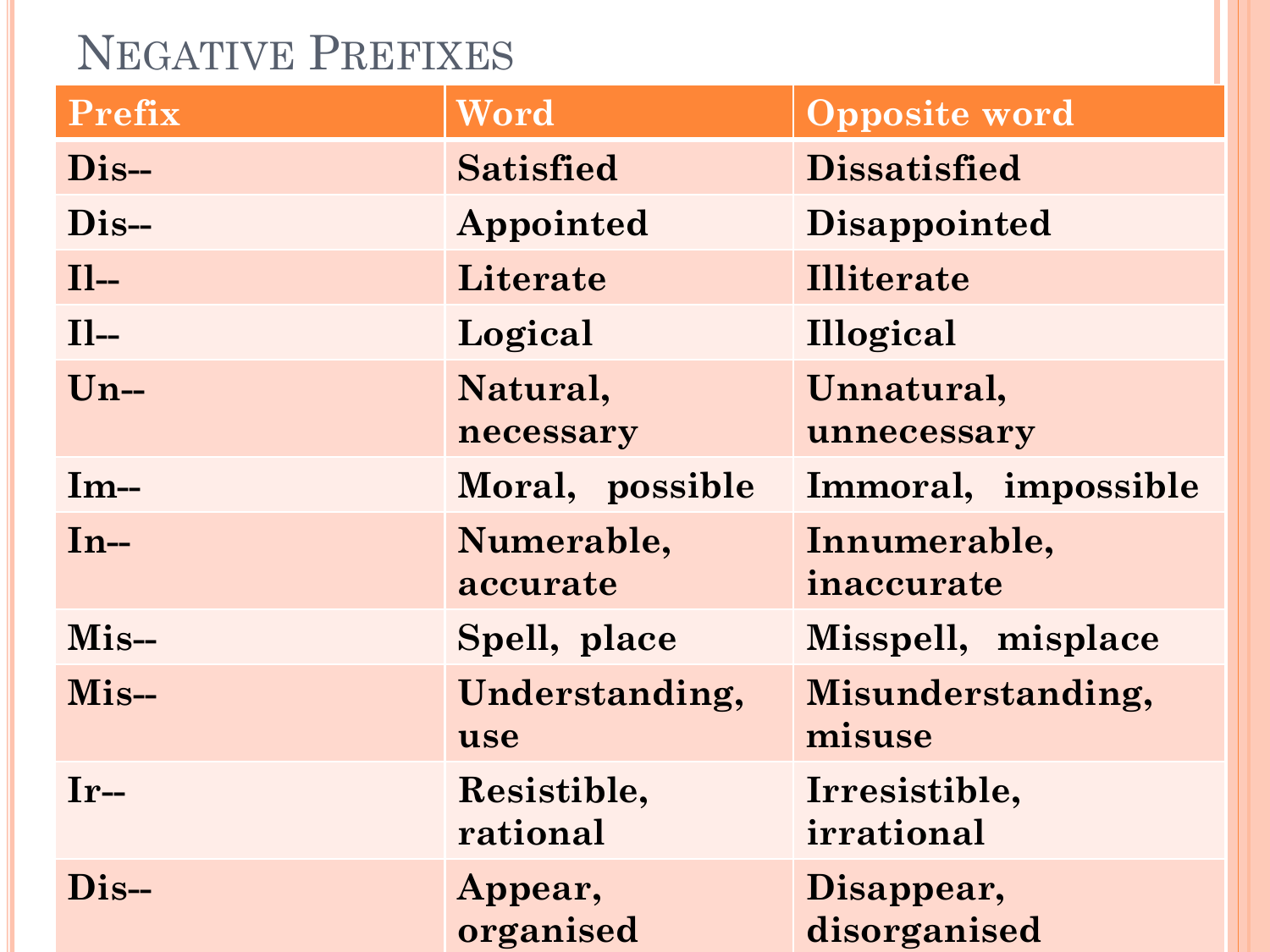## **WRITE THE CORRECT PREFIX AGAINST EACH WORD A. \_\_\_ relevant b. \_\_\_ mortal C. \_\_\_\_ considerate d. \_\_\_ replaceable E. \_\_\_lead e. \_\_\_\_ efficient G. \_\_\_ respectful h. \_\_\_ familiar i. \_\_\_ comfortable j. \_\_\_ behave**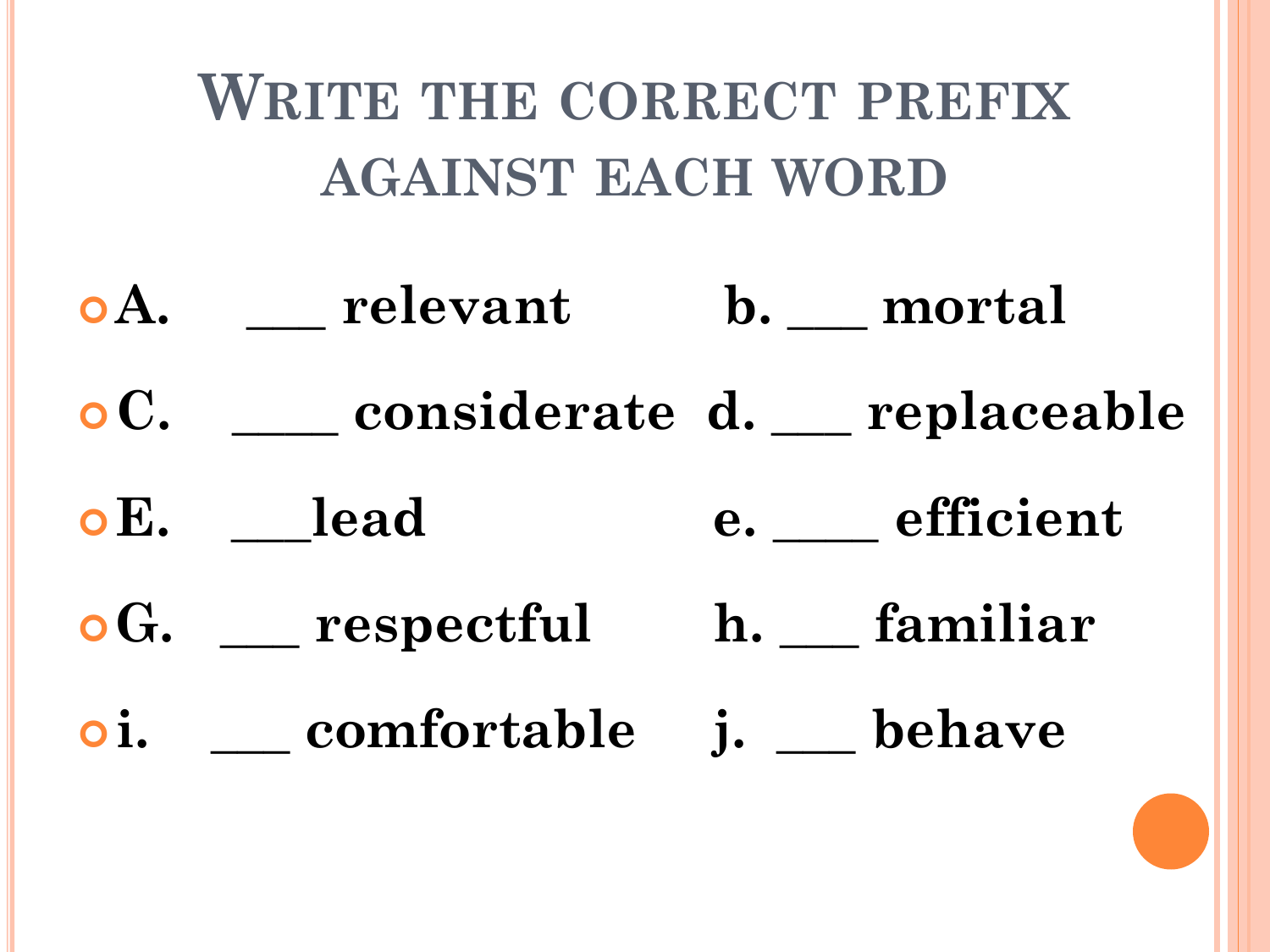**UN-, IN-, IM--, IL-, IE-, A-, AB-, NON-, DIS-, MIS-**

- **o** A. <u>esirable</u> b. belief
- **C. \_\_ specified d. \_\_ mature**
- **e** E. <u>mature</u> f. decisive
- **o** G. <u>espectful</u> h. <u>patient</u>
- **i. \_\_\_ European j. \_\_\_ human**
- **K. \_\_\_ adequately l. \_\_\_\_ emotional**
- 
- 
- 
-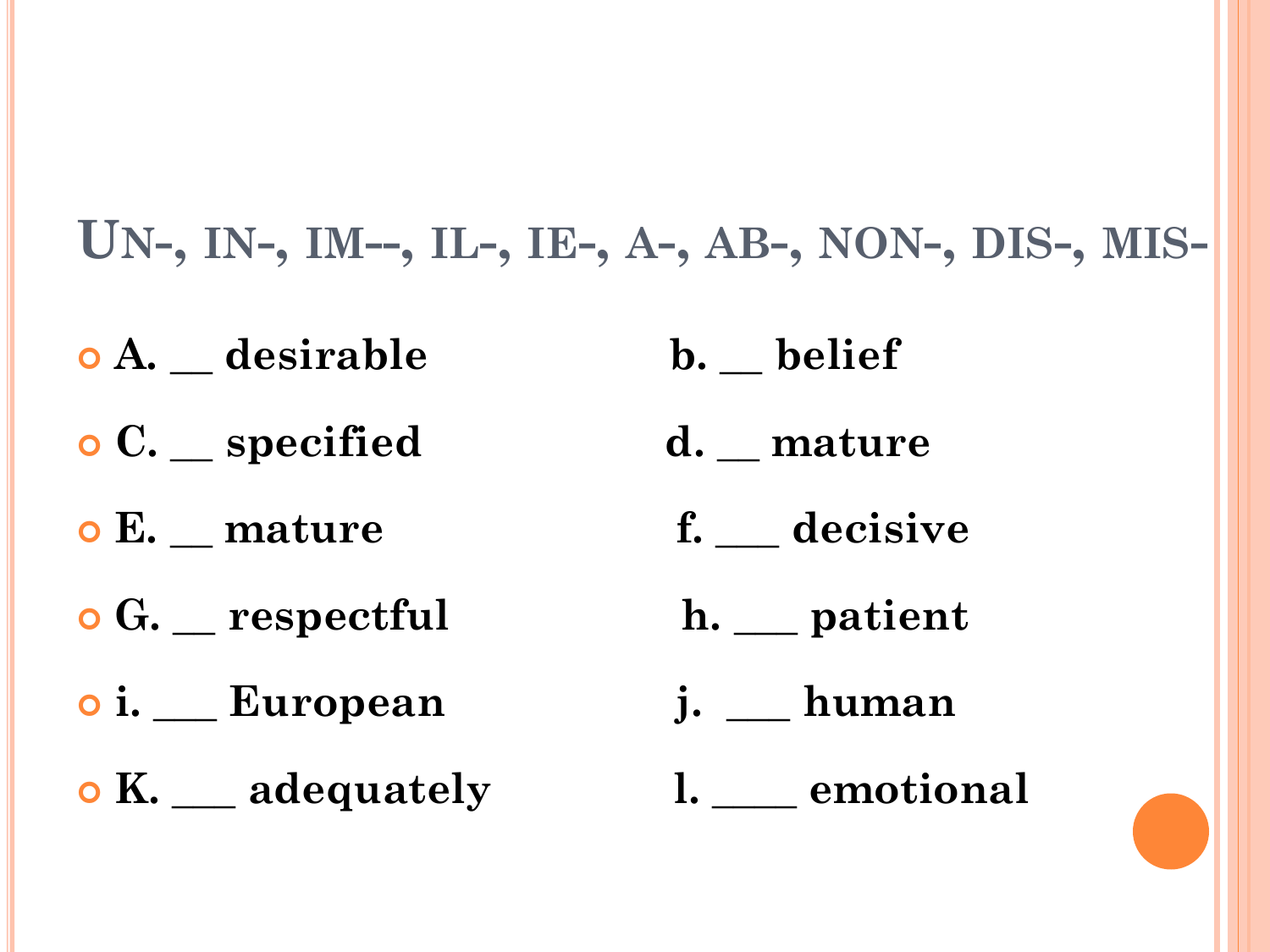#### CHOOSE THE CORRECT WORDS TO FILL IN THE GAPS BELOW

- **A. She is financially \_\_\_\_\_\_ on her parents. (dependant / dependent)**
- **B. He has a tendency to \_\_\_\_\_ money. (hoard / horde)**
- **C. They served him with an apertif to \_\_\_ his appetite. (wet / whet)**
- **D. George Bernard Shaw was primarily a play \_\_\_\_\_. (write / wright / right)**
- **E. A \_\_\_\_\_ is a politician involved in local government. (Counsellor / Councilor)**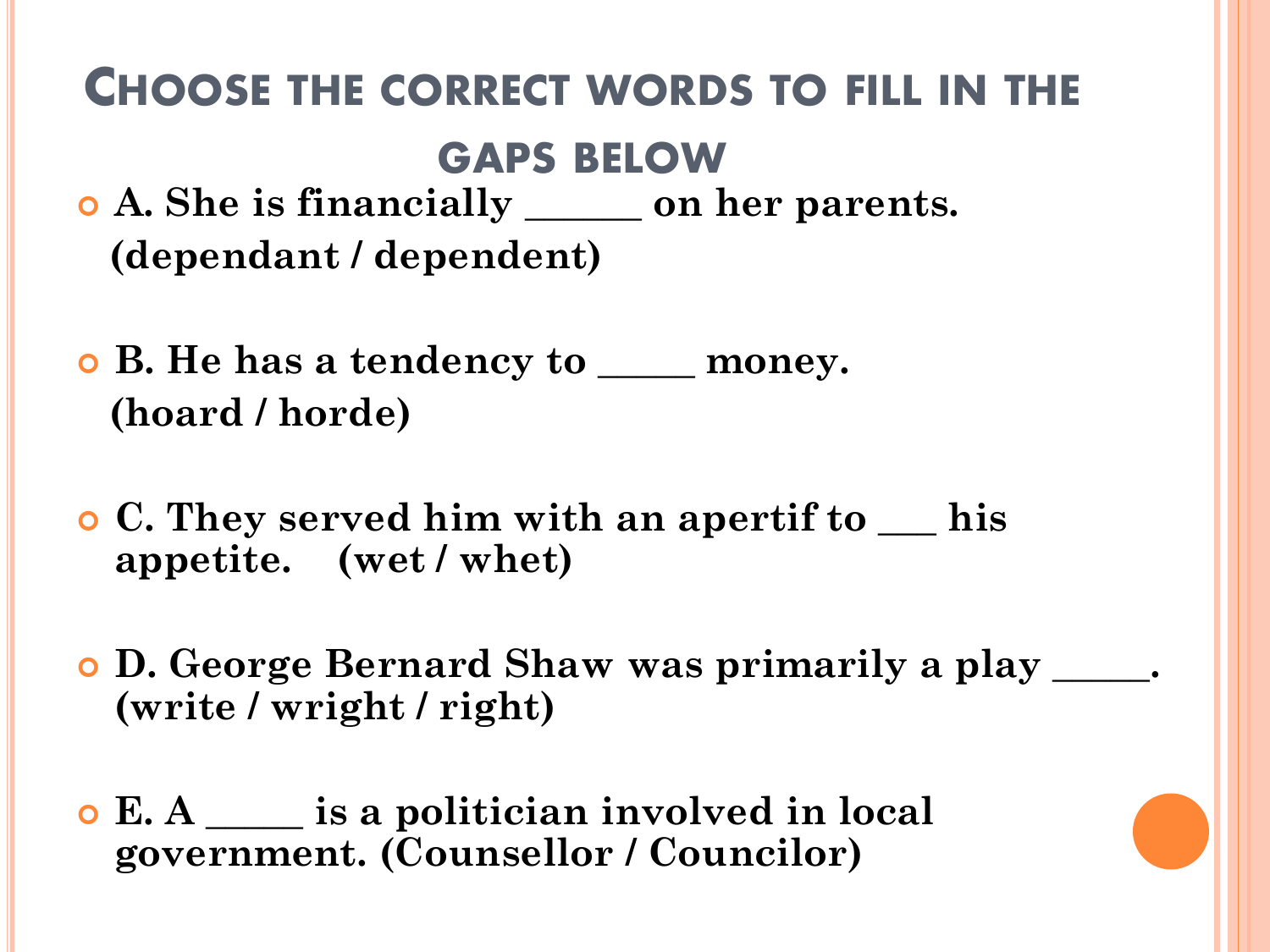#### FILL IN THE BLANKS WITH WORDS:

- o A. \_\_\_\_\_\_ ready. (Their / There/ They are)
- o B. Who's sitting \_\_\_\_\_\_\_? (idol /idle/ideal)
- o C. \_\_\_\_ 's a mosquito in my soup. (Their /There)
- o D. They forgot \_\_\_\_\_\_\_ passwords. (there/ their/they're)
- o E. Have you met my nephews ? \_\_\_\_\_\_ standing over  $\rule{1em}{0.15mm}$  (they're / there / their)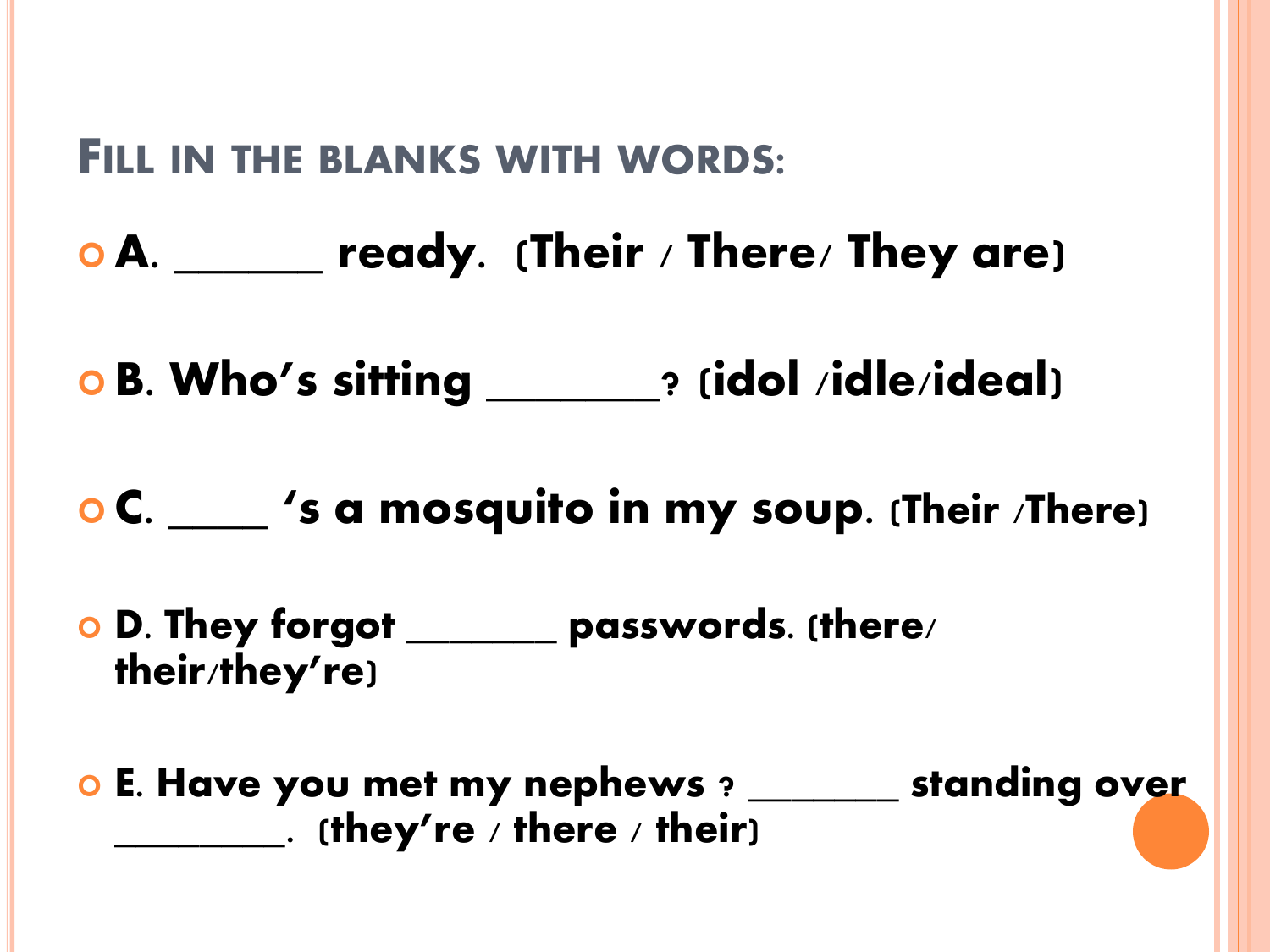### **CHOOSE THE CORRECT OPTION TO COMPLETE THE SENTENCES:**

- **1. I was surprised at the (**amount / number**) of mistakes he made.**
- **I was interviewed by the (**personal /personnel**) manager.**
- **Rohan is a very (**imaginary/ imaginative**) person.**
- **She is training to be a (**classical / classic**) singer.**
- $\bullet$  **He does not have the right qualifications for the job (**beside / besides **) which he is too young.**
- **Sarah has had (**continuous / continual**) problems with her car.**
- **Please use the (**electrical / electric **) kettle to boil the water.**